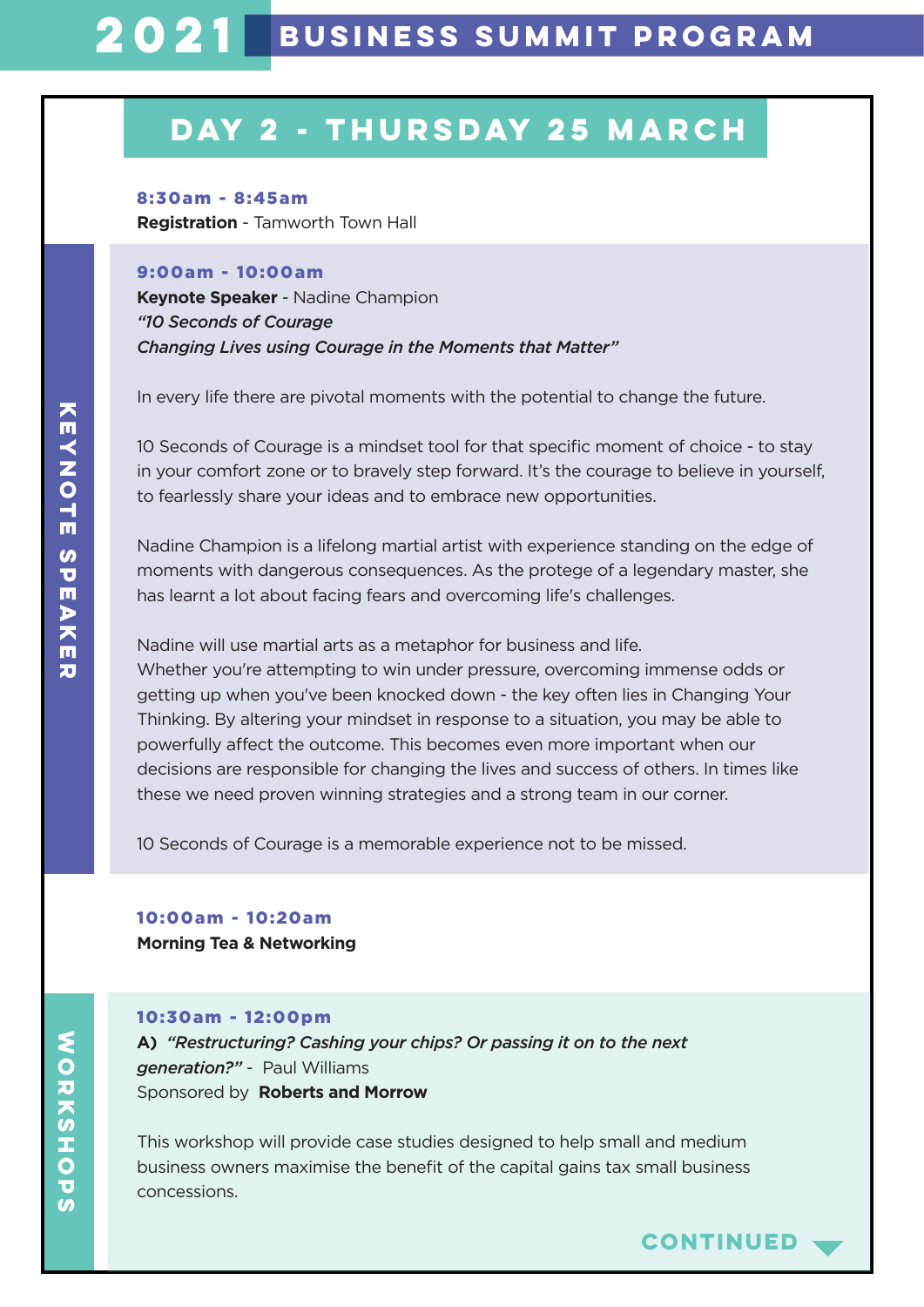### **DAY 2 - thurSDAY 25 MARCH**

Paul will step though a high-level summary of strategies to take advantage of, and traps to avoid, in the following client-based examples:

1. Restructures Transfer of shares to a discretionary trust and retirement of nondeductible debt.

2. Business sales Accessing the 15-year exemption and traps to avoid with different share classes.

3. Retirement and succession planning Transition of business to the next generation and utilising an SMSF strategy to help tax-effectively fund your retirement.

**B)** *"Creating future talent through traineeships and apprenticeships"*  - Sam Crebert & Richelle Bukovac Sponsored by **JOBLINK Plus**

In 2020 opportunities grew to take on trainees and apprentices with government incentives making it easier for business owners to take on a young person or give an experienced worker a chance to change direction altogether. Have you given it much thought? It could be an option to grow and future-proof your business. Joblink Plus Training is well-equipped to help you navigate incentives and the paperwork that comes with them. Traineeships are a great option and present a huge opportunity to pass on your skills and industry knowledge to someone keen and ready to work. A traineeship provides an invaluable opportunity for job seekers to find meaningful employment, and for business owners to give something back to the community.

**C) "***How to create meaningful campaigns that connect with your community"* Presented By Scott Keenan - Sponsored by **Mining NSW**

Every business has a purpose. And effectively communicating your purpose in a meaningful way will help you build long-lasting connections with customers and your community.

So what is your purpose and how can you connect with your community?

In this workshop, find out how the NSW Minerals Council developed a purpose-led campaign, including a landmark partnership with the Newcastle Knights, to connect the state's mine workers and their families together, build pride in what they do and demonstrate the strong support for mining across NSW..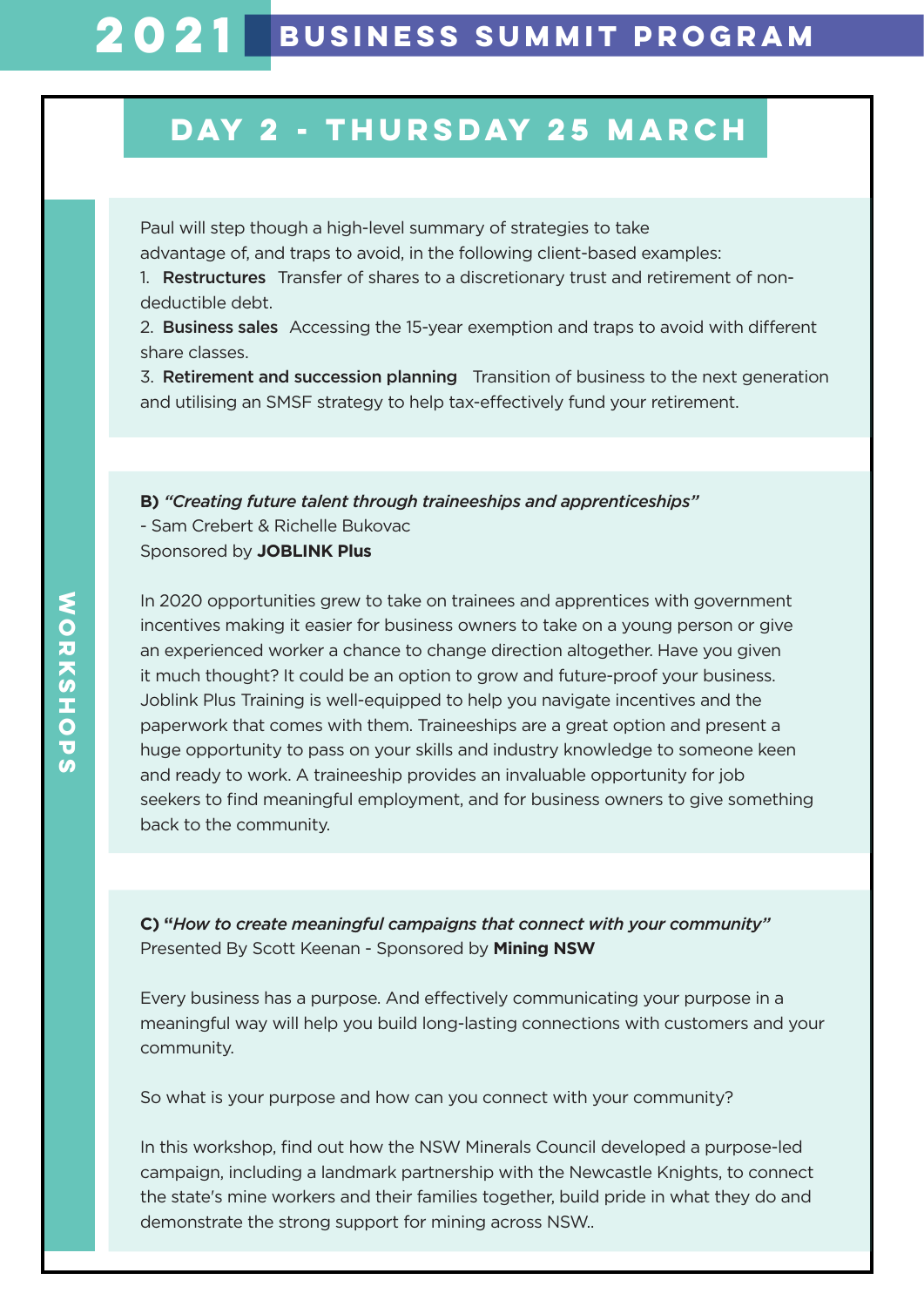# **2021 Business Summit PROGRAM**

### **DAY 2 - thurSDAY 25 MARCH**

#### 12:00pm - 1:00pm

**Working Lunch with Keynote Speaker** - Damien Thomlinson *"Commando For Life"*

Lessons learned while a Commando, that can be used to overcome challenges in daily life. Resilience, leadership, overcoming adversity, adapting to change and owning your own journey.

#### 1:00pm - 2:30pm

**A)** *"Mental health in the workplace" - Christine Miniawy* Sponsored by **Flourish Australia**

Mental Health issues are one of the leading causes of sickness, absence and long-term work incapacity in Australia. Have you ever calculated what your business might lose in:

- 1. Lower productivity
- 2. Increased sick days
- 3. Loss of employees
- 4. Cost of replacing employees
- 5. Cost of training new employees
- 6. And the big one Workers Compensation claims and premium increases?

At any one time, one in five people are suffering from a mental health issue, and that can be at any level – be it depression, anxiety, loss or a fully diagnosed medical issue. This costs Australian businesses Billions every year – what is it costing your organisation not to be aware of the mental health of yourself and your staff?

For many years, The National Mental Commission has told us that for every dollar spent on effective mental health actions returns \$2.30 in benefits to an organisation – but what to do?

### **B)** *"Finding people who fit, and keeping them"* - Christine Shewry Sponsored by **JOBLINK Plus**

When you imagine your workplace in 2025, who do you see? Is the team you have now (especially if it's just you!) going to cut it, or will your business growth be cut off? From emerging leaders through to existing managers and senior leadership teams, this workshop will ask you to be honest about your business culture, and if your business is a place people want to work. Talented people get to choose their jobs, and are increasingly after much more than a competitive salary. If you can get the talent to come to you, will you be able to keep them?